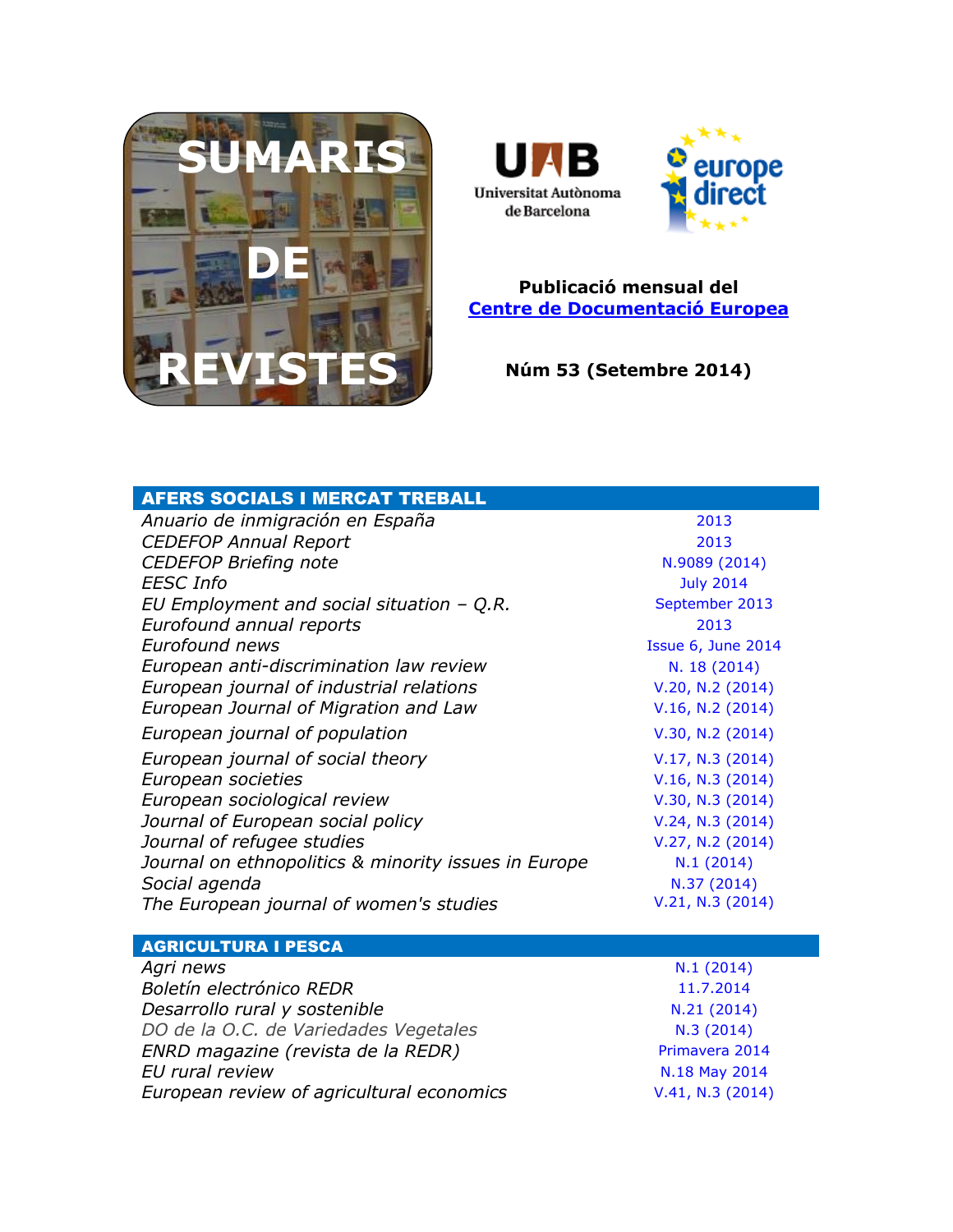| Sumaris de Revistes d'Àmbit Europeu<br>N.53     | Setembre 2014         |
|-------------------------------------------------|-----------------------|
|                                                 |                       |
| Journal of central European agriculture         | V.15, N.2 (2014)      |
|                                                 |                       |
| MAP-monitoring Agri-trade policy                | <b>June 2014</b>      |
| Maritime Affairs and Fisheries. Newsletter      | N.20 (July 2014)      |
| Revista rural de la UE                          | N. 18 Mayo 2014       |
| Rur@I newsflash                                 | 19.5.2014             |
| <b>AUDIOVISUALS I MITJANS DE COMUNICACIÓ</b>    |                       |
| European Journal of Communication               | V.29, N.4(2014)       |
| Eu-Topías                                       | V.7(2014)             |
| IRIS: Legal Observations of the E.A. Observatoy | 2014-7                |
|                                                 |                       |
| CIÈNCIA, TECNOLOGIA I SOCIETAT DE LA INFORMACIÓ |                       |
| <b>ENISA General report</b>                     | 2013                  |
| <b>ENISA Management board newsletter</b>        | <b>June 2014</b>      |
| <b>ESA Bulletin</b>                             | N.158 May 2014        |
| European Data Protection Supervisor Newsletter  | N.42 July 2014        |
| European Research Area. ERA Newsletter          | 11.6.2014             |
| European Researcher                             | $V.77, N.6-2$ (2014)  |
| Ideas: newsletter of the ERC                    | N.2 June 2014         |
| International research update                   | N.47 (July 2014)      |
| <b>JRC Newsletter</b>                           | June/July 2014        |
| Pre-commercial procurement newsletter           | <b>June 2014</b>      |
| Research*eu results magazine                    | N.34 (July 2014)      |
|                                                 |                       |
| DESENVOLUPAMENT I AJUDA HUMANITÀRIA             |                       |
| Cooperation and conflict                        | V.49, N.2 (2014)      |
| Development and change                          | V.45, Issue 4 (2014)  |
| Development dialogue                            | Paper n.10 (2014)     |
| Development policy review                       | V.32, Issue 4 (2014)  |
| <b>ECHO Daily Flash</b>                         | <b>Diari</b>          |
| European Journal of International Relations     | V.20, N.2 (2014)      |
| Finance & Development Washington                | V.51, N.2 (2014)      |
| Human Development Report                        | 2014                  |
| Humanity                                        | V.5, N.2, Summer 2014 |
| Journal of development economics                | V.110(2014)           |
| Journal of international development            | V.26, N.5 (2014)      |
| Mondes en développement                         | N.166 (2014)          |
| Oxford development studies                      | V.42, N.3 (2014)      |
| Review of development economics                 | V.18, N.3 (2014)      |
| <b>Revue Tiers Monde</b>                        | N.218 (2014)          |
|                                                 | V.26, N.3 (2014)      |
| The European journal of development research    | V.50, N.7(2014)       |
| The Journal of development studies              | V.64(2014)            |
| <b>World Development</b>                        |                       |
| <b>ECONOMIA &amp; FINANCES</b>                  |                       |
| Altornativas aconómicas                         | $N$ 16 (2014)         |

*Alternativas económicas*<br>Banco Central Europeo : Informe de convergencia June 2014 **Banco Central Europeo : Informe de convergencia**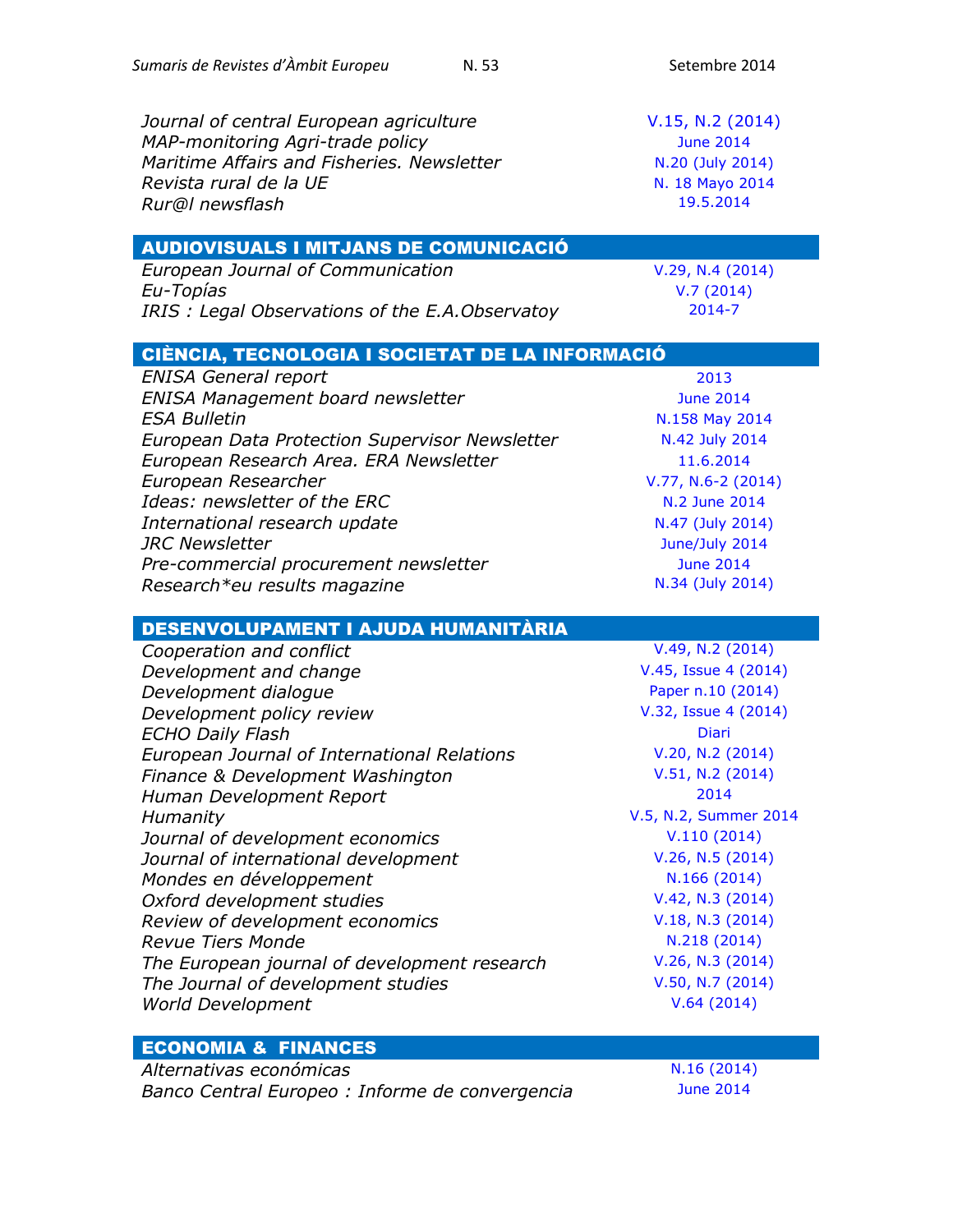*Basic figures on the EU* and *Second [quarter 2014](http://epp.eurostat.ec.europa.eu/portal/page/portal/product_details/publication?p_product_code=KS-GL-14-002) BioRes Bridges Trade* **[V.8, N.6](http://www.ictsd.org/bridges-news/biores/issue-archive/plenty-more-fish-in-the-sea) (2014)** *Boletín mensual del BCE* [Julio 2014](http://www.bde.es/bde/es/secciones/informes/Publicaciones_de/Boletin_Mensual_/) *Convergence reports* [2014](http://ec.europa.eu/economy_finance/publications/european_economy/2014/ee4_en.htm) **Cuadernos de información económica**  $N.241 (2014)$  $N.241 (2014)$ *Eastern European Economics* **[V.51, N.5](http://www.scopus.com/source/sourceInfo.url?sourceId=19458) (2013)** *EC Tax review* V.23/4 [\(2014\)](http://www.kluwerlawonline.com/toc.php?area=Journals&mode=bypub&level=5&values=Journals~~EC+Tax+Review~Volume+23+%282014%29) *ECB Occasional papers* N.153 [\(2014\)](http://www.ecb.europa.eu/pub/research/occasional-papers/html/index.en.html) *ECB Statistics pocket book* **[July 2014](http://www.ecb.europa.eu/pub/spb/html/index.en.html)** *ECB Working papers* **N.1696 [July 2014](http://www.ecb.europa.eu/pub/pdf/scpwps/ecbwp1696.pdf)** *ECFIN Economic Briefs* N.36 [\(2014\)](http://ec.europa.eu/economy_finance/publications/economic_briefs/2014/eb36_en.htm) *ECFIN E-news* **N.102 [July \(2014\)](http://ec.europa.eu/economy_finance/enewsletter/102_140710/)** *Economía Exterior* **N.69 [\(2014\)](http://www.politicaexterior.com/economia-exterior/)** N.69 (2014) *EIB Economic Papers* [10.6.2014](http://www.eib.org/infocentre/publications/all/cesee-bls-2014-h1.htm) *EIB Info* **N.154 [\(2014\)](http://www.eib.org/infocentre/publications/all/eib-information-2-2014-n154.htm)** *EIB Newsletter* [July 2014](http://www.eib.org/infocentre/newsletters/2014-july.htm) *EU Candidate and Pre-Accession Countries Economies Quarterly EU Trade news* [17.7.2014](http://trade.ec.europa.eu/eutn/psendmessage.htm?tranid=9969) *European business cycle indicators* **N.2 [July 2014](http://ec.europa.eu/economy_finance/publications/cycle_indicators/2014/02_en.htm) European economy N.4 [\(2014\)](http://ec.europa.eu/economy_finance/publications/european_economy/2014/ee4_en.htm)** *European economy. Economic papers*  $N.524 (2014)$  $N.524 (2014)$ *European economy. Occasional papers*  $N.199 (2014)$  $N.199 (2014)$ *European journal of law and economics* [V.38, N.1](http://link.springer.com/journal/10657/38/1/page/1) (2014) *European journal of political economy* **V.36 [December 2014](http://www.sciencedirect.com/science/journal/01762680)** *Financial stability review* [May 2014](http://www.ecb.europa.eu/pub/fsr/html/index.en.html) *Global Trade and Customs Journal* [V.9, Issue 7/8](http://www.kluwerlawonline.com/toc.php?area=Journals&mode=bypub&level=5&values=Journals~~Global+Trade+and+Customs+Journal~Volume+9+%282014%29) (2014) *Harmonised indices of consumer prices* **[June 2014](http://epp.eurostat.ec.europa.eu/portal/page/portal/product_details/publication?p_product_code=KS-QA-14-009)** *IMCO Newsletter* **[N.51, July 2014](http://www.europarl.europa.eu/document/activities/cont/201407/20140723ATT87246/20140723ATT87246EN.pdf)** *INTA newsletter (EP Committee Inter. Trade)* [N.46, July 2014](http://www.europarl.europa.eu/document/activities/cont/201407/20140717ATT87159/20140717ATT87159EN.pdf) *Intereconomics* [V.49, N.3](http://link.springer.com/journal/10272/49/3/page/1) (2014) *International Tax and Public Finance*  $V.21, N.4$  (2014) *Journal – Tribunal de Cuentas Europeo* N.7 [\(2014\)](http://www.eca.europa.eu/Lists/ECADocuments/JOURNAL14_0708/QJ-AD-14-007-2A-N.pdf) *Journal of economic growth*  $V.19, N.2$  (2014) *Journal of the European Economic Association* **[V.12, N.4](http://onlinelibrary.wiley.com/doi/10.1111/jeea.2014.12.issue-4/issuetoc) (2014)** *Journal of world trade* **V.48-3** [\(2014\)](http://www.kluwerlawonline.com/toc.php?area=Journals&mode=bypub&level=5&values=Journals~~Journal+of+World+Trade~Volume+48+%282014%29) *Legal issues of economic integration* V.41/3 [\(2014\)](http://www.kluwerlawonline.com/toc.php?area=Journals&mode=bypub&level=5&values=Journals~~Legal+Issues+of+Economic+Integration~Volume+41+%282014%29) *Quarterly report on price and cost competitiveness* 4th. [quarter 2013](http://ec.europa.eu/economy_finance/publications/pcqr/2013/pccr_2013_4_en.htm) *Quarterly report on the euro area* [V.13, N.2](http://ec.europa.eu/economy_finance/publications/qr_euro_area/2014/qrea2_en.htm) (2014) *Single market news* 69 [\(2014\)](http://ec.europa.eu/internal_market/smn/index_en.htm) *Taxation and customs union* [18.7.2014](http://ec.europa.eu/taxation_customs/newsflashes/newsflash_20140718.htm) **Taxation papers N.45 [\(2014\)](http://ec.europa.eu/taxation_customs/resources/documents/taxation/gen_info/economic_analysis/tax_papers/taxation_paper_45.pdf)** *Taxation trends in the EU – Data for the EU Member States, Iceland and Norway The European journal of comparative economics* [V.11, N.1](http://eaces.liuc.it/) (2014) *Tribunal de Cuentas Europeo. Informes y dictámenes* 

2nd. [quarter 2014](http://ec.europa.eu/economy_finance/db_indicators/cpaceq/documents/cceq_2014_q2_en.pdf) [2014](http://epp.eurostat.ec.europa.eu/portal/page/portal/product_details/publication?p_product_code=KS-DU-14-001) N.8 [\(2014\)](http://www.eca.europa.eu/Lists/ECADocuments/SR14_08/SR14_08_ES.pdf)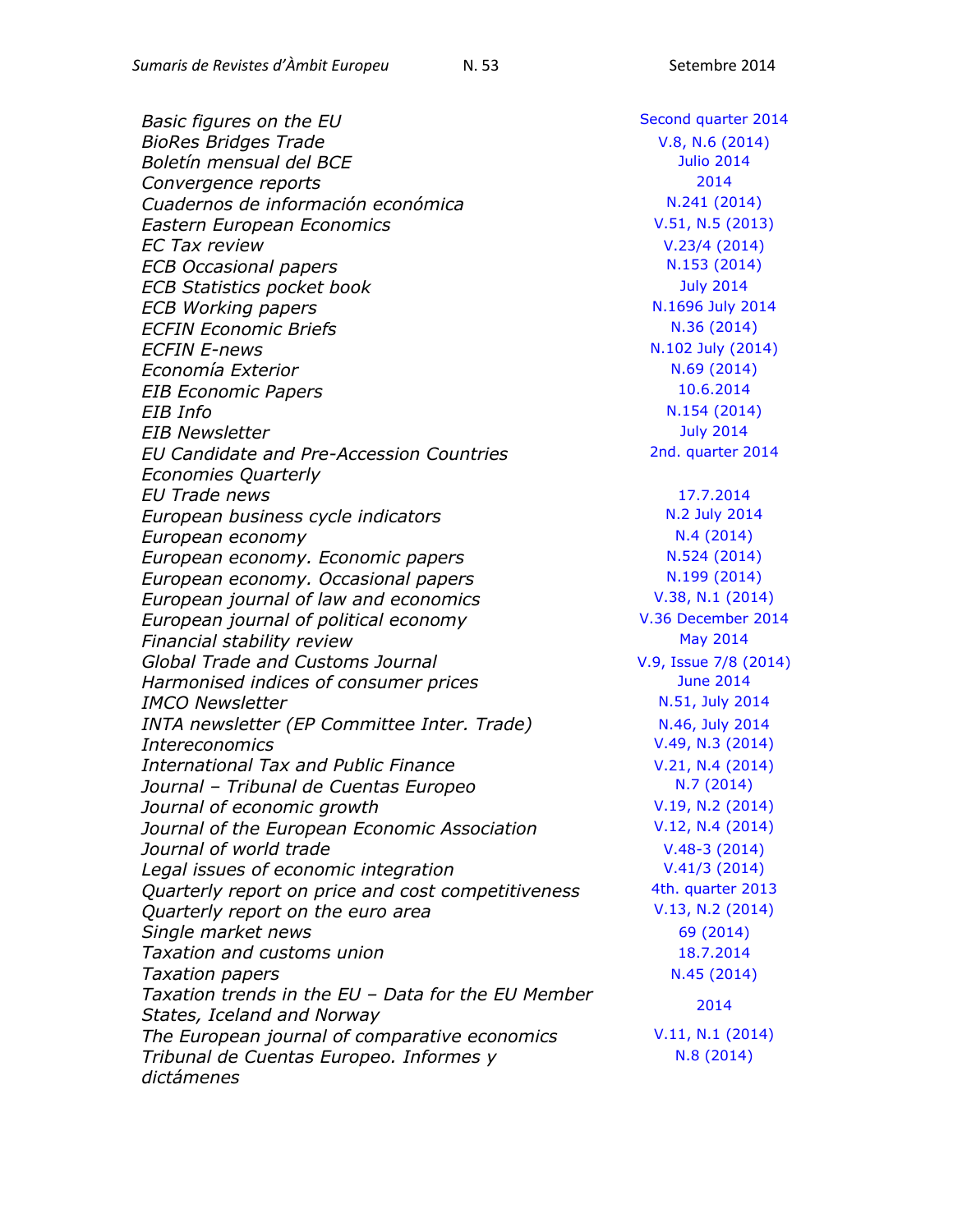| <b>EDUCACIÓ &amp; CULTURA</b>                  |                         |
|------------------------------------------------|-------------------------|
| <b>CEDEFOP Briefing notes</b>                  | N. 9089 (2014)          |
| <b>CEDEFOP Information series</b>              | N.4117 (2014)           |
| <b>CEDEFOP Research papers</b>                 | N.42 (2014)             |
| C-News: culturelink newsletter                 | N.89 (2014)             |
| eLearning papers                               | N.39 (2014)             |
| European Infonet Adult Education-Newsletter    | N.4(2014)               |
| <b>European Journal of Cultural Studies</b>    | V.17 N.4 (2014)         |
| European journal of training and development   | V.38, N.8 (2014)        |
| EU-topías                                      | V.7(2014)               |
| eZine (ECF)                                    | <b>July 2014</b>        |
|                                                |                         |
| The European language gazette                  | N.21 March 2014         |
| <b>EMPRESA &amp; INDÚSTRIA</b>                 |                         |
|                                                |                         |
| Alicante news                                  | <b>May 2014</b>         |
| Competition weekly news summary                | (18.7.2014)             |
| e-Competitions: antitrust case laws e-Bulletin | Spec. Issue (24.7.2014) |
| Empresa e industria e-boletín                  | 18.6.2014               |
| Entreprises & Industrie                        | N.19 Mai 2014           |
| European business cycle indicators             | N.2 July 2014           |
| European business law review                   | V. 25/3 (2014)          |
| European business review                       | V.26, N.5 (2014)        |
| European company law                           | V.11/4(2014)            |
| European journal of innovation management      | V.17, N.3 (2014)        |
| European patent bulletin                       | N.1430 (23.7.2014)      |
| Innobarometer                                  | 2014                    |
| OHIM. Official journal                         | <b>July 2014</b>        |
| Single market monthly                          | N.35 (2014)             |
| Single market news                             | N.69 (2014)             |
| <b>SME Update</b>                              | N.20 June 2014          |
|                                                |                         |
| <b>INTEGRACIÓ EUROPEA I GOVERNANÇA</b>         |                         |
| Common market law review                       | V.51, N.3 (2014)        |
|                                                |                         |
| Comparative European politics                  | $V.12, N.4/5$ (2014)    |
| Confrontations Europe, La revue                | N.106 (2014)            |
| Cuadernos europeos de Deusto                   | N.50 (2014)             |
| Dossier Europa                                 | N.9(2014)               |
| <b>EUI Working Papers RSCAS</b>                | N.82 (2014)             |
| European studies newsletter                    | <b>June 2014</b>        |
| EuropeanVoice                                  | <b>Diari</b>            |
| Europe's world                                 | <b>N.27 Summer 2014</b> |
| Interface                                      | N.94 June 2014          |
| Journal of common market studies               | V.52, N.4(2014)         |
| Journal of contemporary European research      | V.10, N.2 (2014)        |
| Journal of European Public Policy              | V.21, Issue 9 (2014)    |

*Legal issues of economic integration* V.41/3 [\(2014\)](http://www.kluwerlawonline.com/toc.php?area=Journals&mode=bypub&level=5&values=Journals~~Legal+Issues+of+Economic+Integration~Volume+41+%282014%29)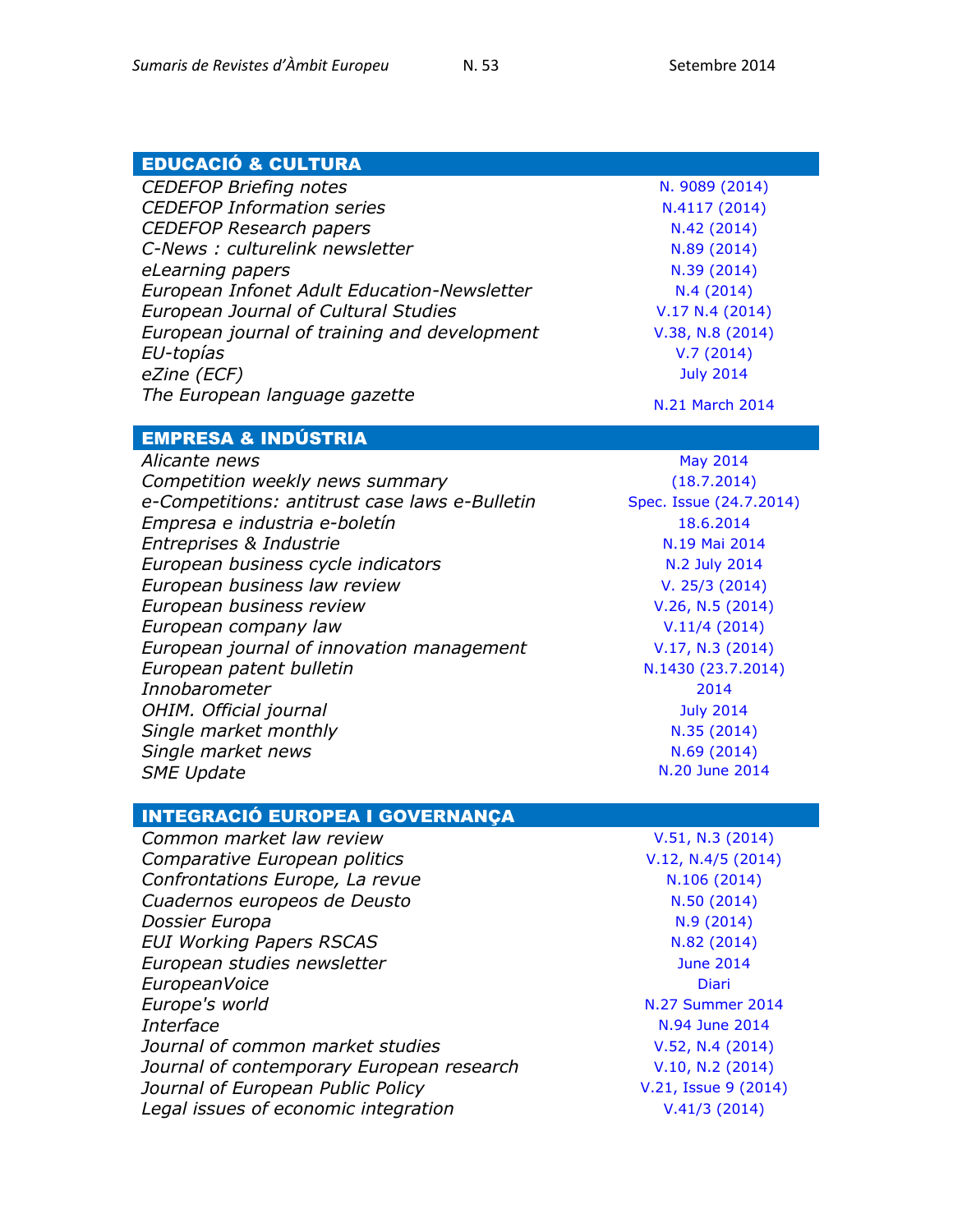| L'Europe en formation                           | N.370 (2013)         |
|-------------------------------------------------|----------------------|
| Perspectives on Europe                          | Spring 2014          |
| Pittsburgh papers on the European Union         | V.3, N.1 (2014)      |
| Politique européenne                            | N.43 (2014)          |
| Pre-commercial procurement newsletter           | <b>June 2014</b>     |
| Queries. The European Progressive Magazine      | Issue 4, Summer 2014 |
| Revista de estudios europeos                    | N.63 (2013)          |
| Revue du marché commun et de l'Union européenne | N.580 (2014)         |
| Romanian journal of European affairs            | $V.14(2)$ 2014       |
| RUE. revista universitaria europea              | N.20 (2014)          |
| The New Federalist                              | <b>July 2014</b>     |
| The Parliament Magazine                         | Issue 394/5 (2014)   |

| JUSTICIA, ASSUMPTES D'INTERIOR I DRETS DELS CIUTADANS |                      |
|-------------------------------------------------------|----------------------|
| Alerta                                                | 2014                 |
| Amnistía internacional                                | N.123 Junio 2014     |
| Baròmetre sobre conflictes i construcció de pau       | N.34 (2014)          |
| Civitas Europa                                        | N.32 (2014)          |
| Civitas. Revista española de derecho europeo          | N.50 (2014)          |
| DROI Subcommittee on Human Rights newsletter          | N.18(2014)           |
| Europe : actualité du droit communautaire             | V.24, N.6(2014)      |
| European Data Protection Supervisor Newsletter        | N.42 July 2014       |
| European journal of crime, criminal law               | V.22, N.3 (2014)     |
| European journal of legal studies                     | V.7, N.1 (2014)      |
| European law journal                                  | V.20, N.4(2014)      |
| European law review                                   | N.3 (2014)           |
| European review of private law                        | V.22/3(2014)         |
| <b>FRA</b> newsletter                                 | <b>July 2014</b>     |
| Fundamental rights: challenges and achievements in    | 2013                 |
| Humanity                                              | V.5 N.2 Summer 2014  |
| Indret: revista para el análisis del derecho          | N.3 (2014)           |
| <b>JURI</b> report                                    | Spec.Ed. (July 2014) |
| LaLey Unión Europea                                   | N.17 Julio 2014      |
| Maastricht journal of European and comparative law    | V.21, N.1 (2014)     |
| "Reflets"                                             | N.2(2014)            |
| Revista de derecho constitucional europeo             | N.21(2014)           |
| Revista de las Cortes Generales                       | N.88 (2013)          |
| Revista general de derecho europeo                    | N.33 Mayo 2014       |
| The International journal of human rights             | V.18, N.3 (2014)     |
| Unión Europea Aranzadi                                | N.4(2014)            |

# MEDI AMBIENT I ENERGIA

| 2014 ed.         |
|------------------|
| <b>June 2014</b> |
| N.7(2014)        |
| V.24, N.3 (2014) |
| N.23 June 2014   |
| V.23/4(2014)     |
|                  |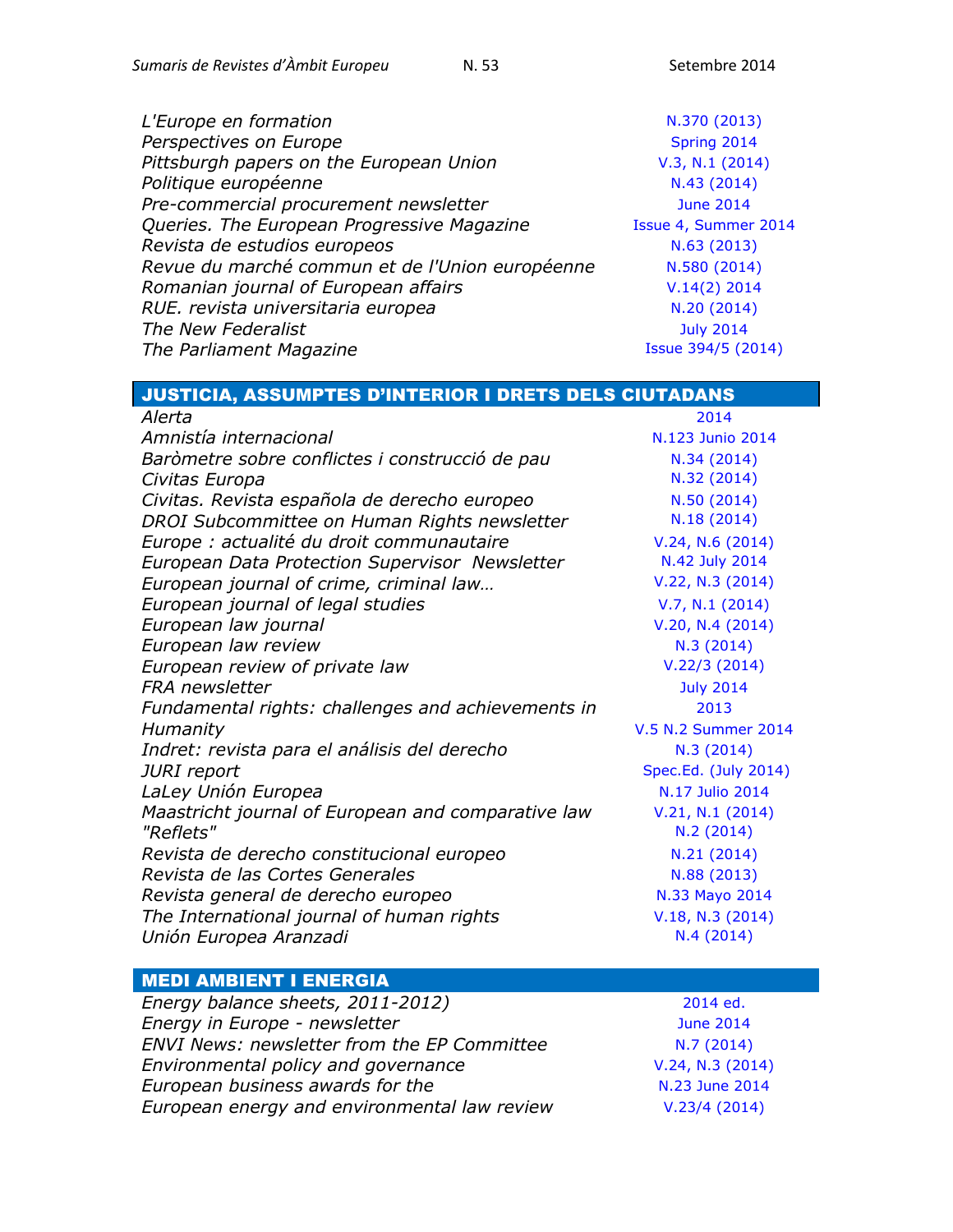| <b>LIFE</b> newsletter                     | N.6 June 2014     |
|--------------------------------------------|-------------------|
| Medio Ambiente para los europeos           | N.51 Febrero 2014 |
| Science for environment policy. News alert | Issue 382         |
| <b>REGIONS I DESENVOLUPAMENT LOCAL</b>     |                   |
| <b>AER Newsletter</b>                      | N.19 June 2014    |

| Committee of the Regions: eNewsletter<br>European urban and regional studies | N.270 Junio 2014        |
|------------------------------------------------------------------------------|-------------------------|
|                                                                              | Verano 2014             |
|                                                                              | V.21, N.3 (2014)        |
| Intercultural cities newsletter                                              | N.33 June 2014          |
| Investigaciones regionales                                                   | N.28 (2014)             |
| Panorama inforegio                                                           | <b>N.49 Summer 2014</b> |
| Regional and federal studies                                                 | V.24, N.3 (2014)        |
| Regiones y ciudades de Europa                                                | N. 87 (2014)            |

| 2014 ed.                |
|-------------------------|
| N.171 (2014)            |
| <b>July 2014</b>        |
| V.8, N.2 (2014)         |
| <b>Julio 2014</b>       |
| N.160(2014)             |
| $2nd$ . quarter (2014)  |
| V.19, N.3 (2014)        |
| <b>N.27 Summer 2014</b> |
| V.14, N.3 (2014)        |
| N.70 (2014)             |
| N.900 (28.7.2014)       |
| N.94 (2014)             |
| N.256 (23.7.2014)       |
| N.138 (2014)            |
| N.20/21 (2014)          |
| N.114 Dic. 2013         |
| N.27 Junio 2014         |
| N.1(2014)               |
|                         |

## SALUT

| European Agency for Safety and Health at Work                                                    | 2013                  |
|--------------------------------------------------------------------------------------------------|-----------------------|
| Annual report. Summary                                                                           | 2013                  |
| Drugnet Europe                                                                                   | N.86 (2014)           |
| European food research and technology                                                            | V.239, N.2 (2014)     |
| Eurosurveillance: Europe's journal on infectious<br>disease epidemiology, prevention and control | V.19, Issue 29 (2014) |
| Health and consumer voice newsletter                                                             | <b>June 2014</b>      |
| Human medicines highlights                                                                       | N.64 June 2014        |
| Salud-UE                                                                                         | N.134 (17.7.2014)     |
| The European journal of health economics                                                         | V.15, N.6(2014)       |
|                                                                                                  |                       |